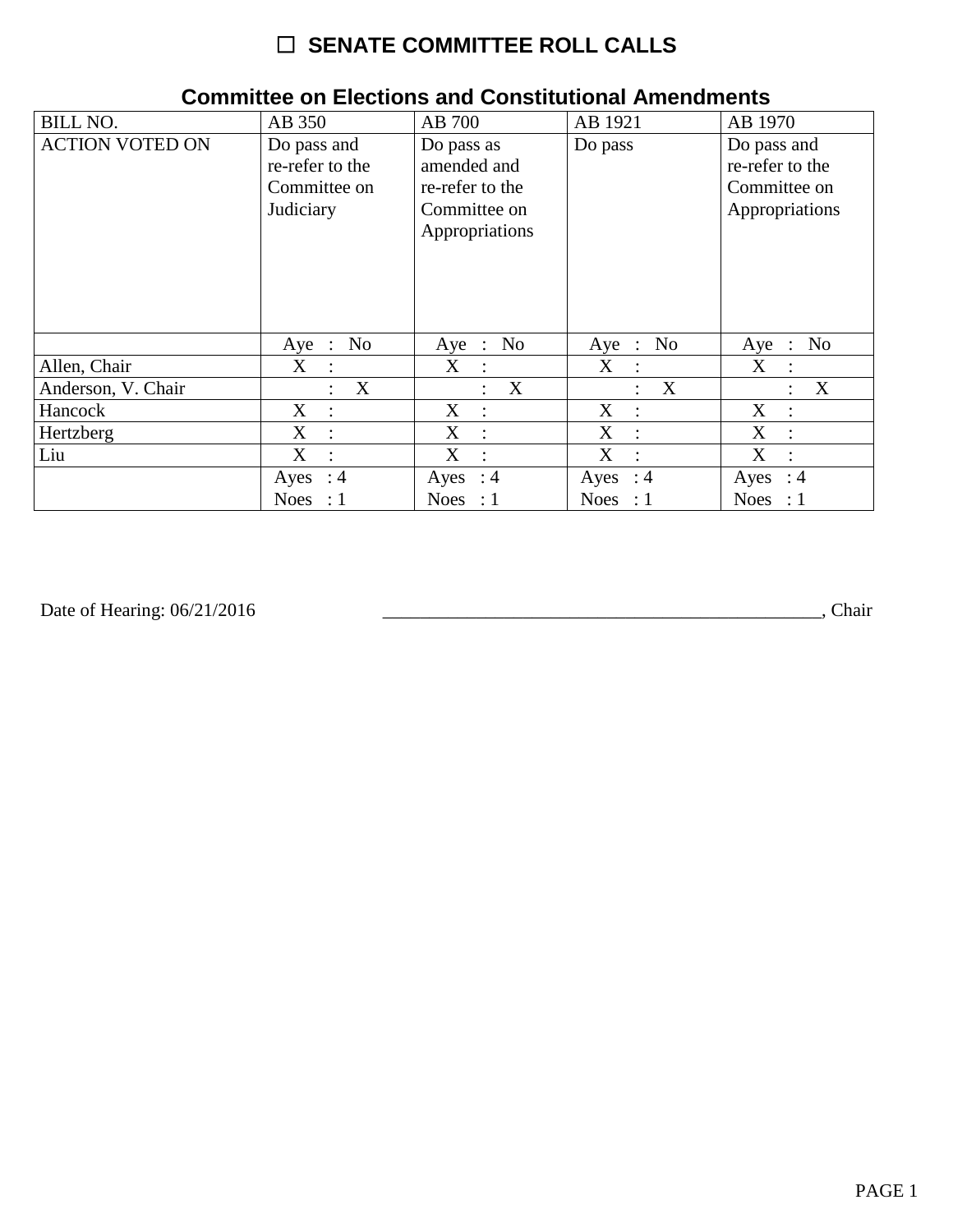# ☐ **SENATE COMMITTEE ROLL CALLS**

| <b>BILL NO.</b>        | AB 2002                                                                                 | AB 2071                                   | AB 2089                                                          | AB 2252                                              |
|------------------------|-----------------------------------------------------------------------------------------|-------------------------------------------|------------------------------------------------------------------|------------------------------------------------------|
| <b>ACTION VOTED ON</b> | Do pass and<br>re-refer to the<br>Committee on<br><b>Natural Resources</b><br>and Water | Do pass as<br>amended                     | Do pass and<br>re-refer to the<br>Committee on<br>Appropriations | Do pass and be<br>ordered to the<br>consent calendar |
|                        | No<br>$Aye$ :                                                                           | Aye : No                                  | Aye : No                                                         | Aye : No                                             |
| Allen, Chair           | $X_{\mathcal{C}}$<br>$\ddot{\cdot}$                                                     | X<br>$\ddot{\cdot}$                       | X<br>$\ddot{\cdot}$                                              | X<br>$\ddot{\cdot}$                                  |
| Anderson, V. Chair     | X<br>$\ddot{\cdot}$                                                                     | X<br>$\ddot{\phantom{a}}$                 | $\boldsymbol{X}$<br>$\ddot{\phantom{0}}$                         | X<br>$\ddot{\cdot}$                                  |
| Hancock                | $X_{\mathcal{E}}$<br>$\ddot{\cdot}$                                                     | X<br>$\ddot{\cdot}$                       | X<br>$\ddot{\phantom{a}}$                                        | X<br>$\ddot{\cdot}$                                  |
| Hertzberg              | X<br>$\ddot{\cdot}$                                                                     | $X_{\mathcal{C}}$<br>$\ddot{\phantom{a}}$ | X<br>$\ddot{\phantom{a}}$                                        | X<br>$\ddot{\cdot}$                                  |
| Liu                    | X                                                                                       | $X_{\mathcal{C}}$<br>$\sim$ 1             | X<br>$\cdot$ :                                                   | X<br>$\ddot{\cdot}$                                  |
|                        | Ayes : $4$                                                                              | Ayes : $5$                                | Ayes : $4$                                                       | Ayes : $5$                                           |
|                        | <b>Noes</b><br>-: 1                                                                     | Noes : $0$                                | Noes : $1$                                                       | Noes : $0$                                           |

### **Committee on Elections and Constitutional Amendments**

Date of Hearing: 06/21/2016 \_\_\_\_\_\_\_\_\_\_\_\_\_\_\_\_\_\_\_\_\_\_\_\_\_\_\_\_\_\_\_\_\_\_\_\_\_\_\_\_\_\_\_\_\_\_\_, Chair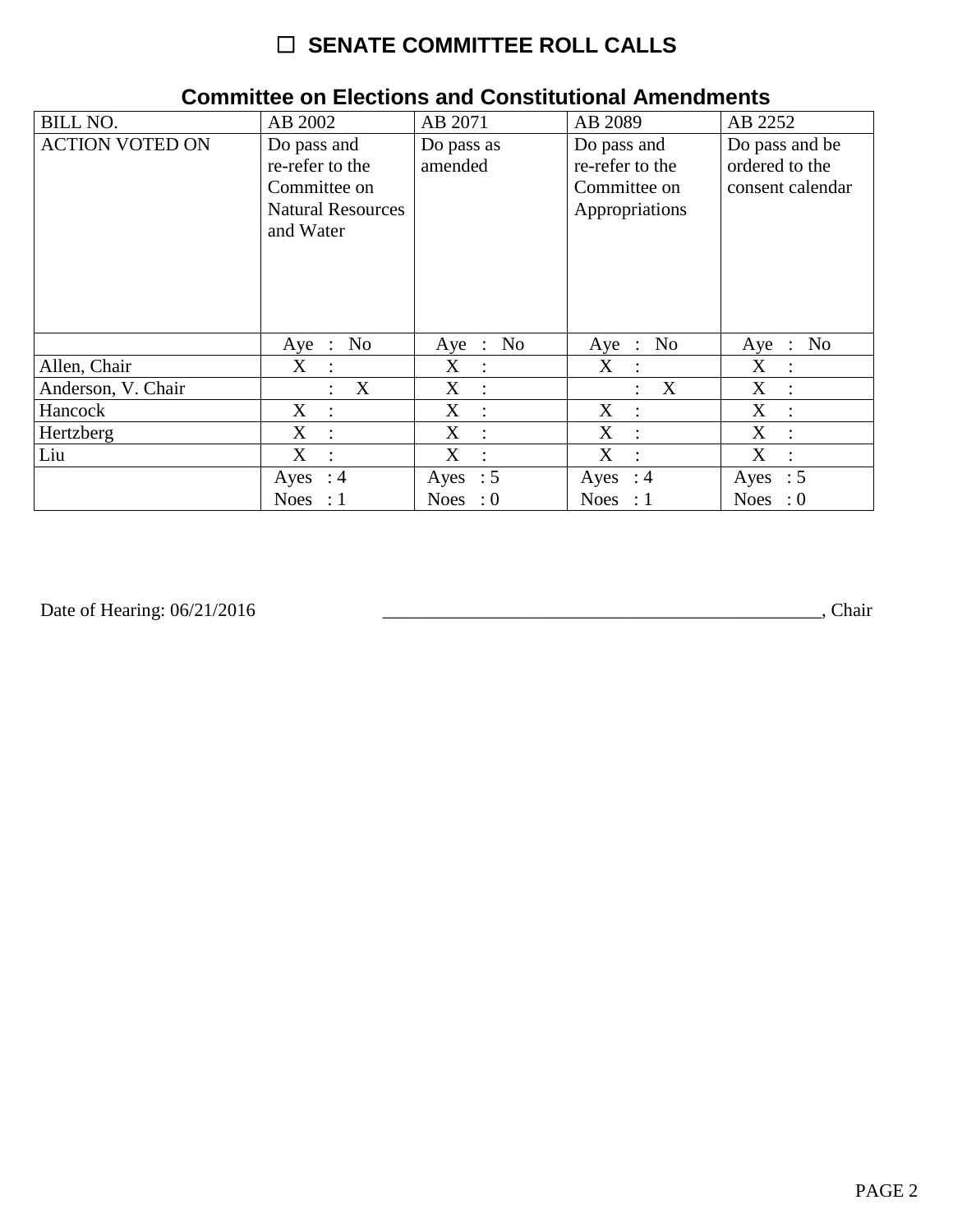# $\Box$  SENATE COMMITTEE ROLL CALLS

| <b>BILL NO.</b>        | AB 2318                   | AB 2455            | AB 2466              | AB 2523                     |
|------------------------|---------------------------|--------------------|----------------------|-----------------------------|
| <b>ACTION VOTED ON</b> | Do pass and               | Do pass and        | Do pass and          | Do pass and                 |
|                        | re-refer to the           | re-refer to the    | re-refer to the      | re-refer to the             |
|                        | Committee on              | Committee on       | Committee on         | Committee on                |
|                        | Appropriations            | Appropriations     | Appropriations       | Appropriations              |
|                        | No<br>Aye<br>$\therefore$ | Aye : No           | Aye : No             | No<br>Aye<br>$\mathbb{R}^2$ |
| Allen, Chair           | X                         | X                  | X                    | X                           |
|                        | $\ddot{\cdot}$            | $\ddot{\cdot}$     | $\ddot{\cdot}$       | $\ddot{\cdot}$              |
| Anderson, V. Chair     | X                         | X                  | X                    | X                           |
|                        | $\ddot{\cdot}$            | $\ddot{\cdot}$     | $\ddot{\phantom{0}}$ | $\ddot{\cdot}$              |
| Hancock                | X                         | X                  | X                    | X                           |
|                        | $\ddot{\phantom{a}}$      | $\ddot{\cdot}$     | $\mathbb{I}$         | $\ddot{\phantom{a}}$        |
| Hertzberg              | X                         | X                  | X                    | X                           |
|                        | $\ddot{\cdot}$            | $\ddot{\cdot}$     | $\cdot$ :            | $\ddot{\cdot}$              |
| Liu                    | X                         | X                  | X                    | X                           |
|                        | $\ddot{\cdot}$            | $\dot{\mathbb{I}}$ | $\cdot$ :            | $\ddot{\phantom{a}}$        |
|                        | Ayes : $5$                | Ayes : $4$         | Ayes : $4$           | Ayes : $4$                  |
|                        | <b>Noes</b><br>$\cdot 0$  | Noes : $1$         | Noes : $1$           | Noes : $1$                  |

#### **Committee on Elections and Constitutional Amendments**

Date of Hearing: 06/21/2016

Chair (Chair